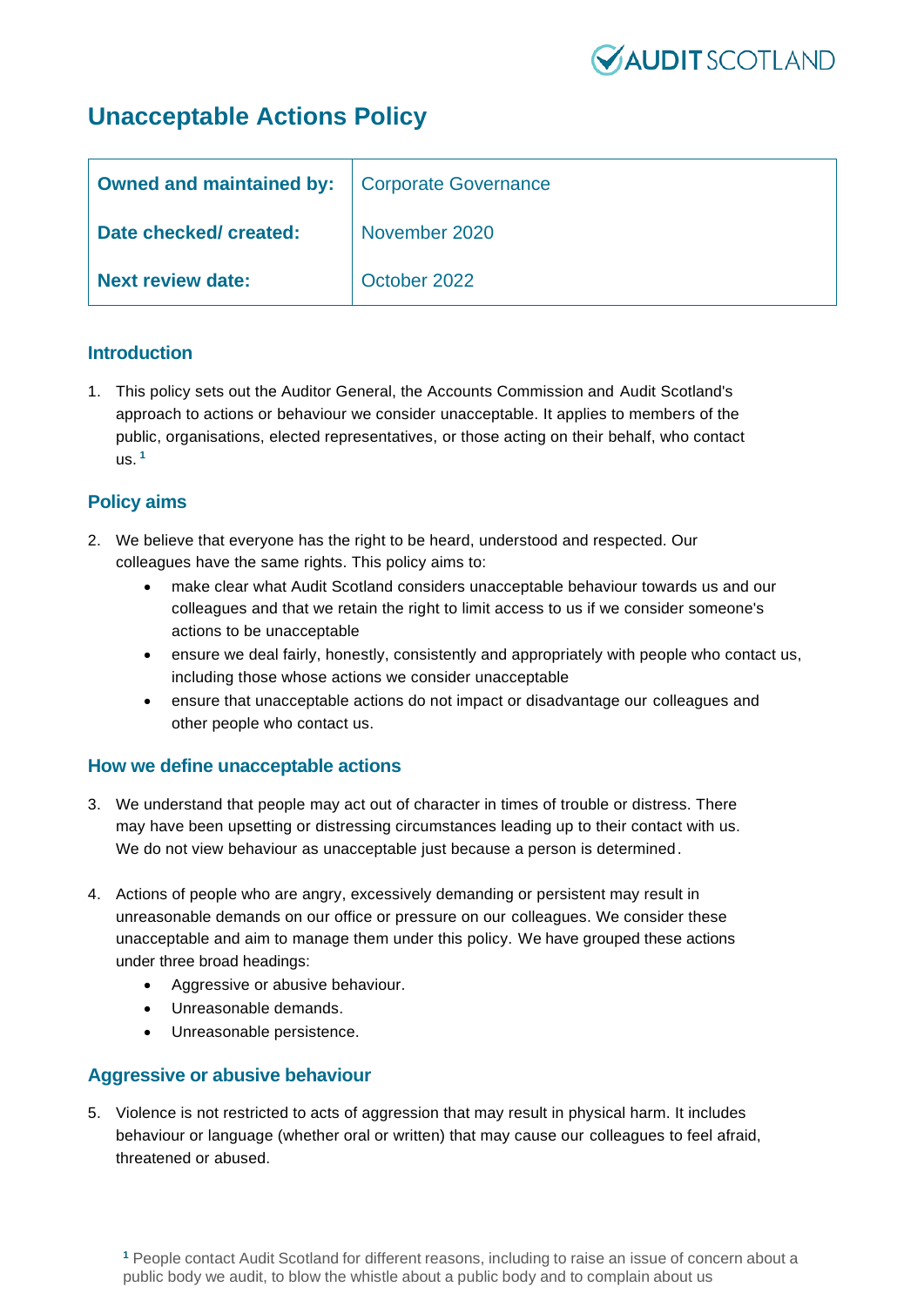- 6. Examples of behaviours include threats, physical violence, personal verbal abuse, derogatory remarks and rudeness. We also consider inflammatory statements and unsubstantiated allegations to be abusive behaviour.
- 7. We expect everyone to treat our colleagues courteously and with respect. Violence or abuse towards our colleagues is unacceptable. Colleagues understand that anger felt by people who contact us can be about the issue they are raising. However, it is not acceptable when this anger escalates into aggression directed towards our colleagues.

# **Unreasonable demands**

- 8. People may make what we consider unreasonable demands through the amount of information they are asking for, the nature and scale of their request or the number of times they contact us. Demands that we consider to be unreasonable will always depend on the circumstances surrounding the behaviour and the seriousness of the issues raised. Examples of these actions include:
	- demanding responses within an unreasonable timescale
	- insisting on seeing or speaking to a particular employee
	- continual telephone calls, emails or letters
	- repeatedly changing the substance of the issue
	- raising unrelated issues.
- 9. We consider demands as unacceptable and unreasonable if they start to impact substantially on our work, for example, a person taking up an excessive amount of our time means we are not able to deal properly with other people who have contacted us or do other work.

#### **Unreasonable persistence**

- 10. Sometimes people will not, or cannot, accept that we are unable to help them further. Examples of these actions include:
	- persistently refusing to accept a decision we have made about an issue or complaint about a public body they have brought to our attention
	- persistently refusing to accept our explanation about what we can or cannot do
	- continuing to pursue an issue without presenting any new information.
- 11. The way in which people contact us may be entirely reasonable, but it is their persistent behaviour in continuing to do so that may not be.
- 12. We consider the actions of persistent people to be unacceptable when they take up a disproportionate amount of our time and resources.

#### **Managing unacceptable actions**

- 13. There are very few people whose actions we consider unacceptable. How we manage these actions when they do occur depends on their nature and extent. If we consider actions to adversely affect our ability to do our work and assist others, we will refer people to our unacceptable actions policy. We will tell the person why we feel their behaviour is unacceptable.
- 14. We may restrict contact in person at our offices, by telephone, letter or electronically or by any combination of these. However, we will always try to maintain at least one form of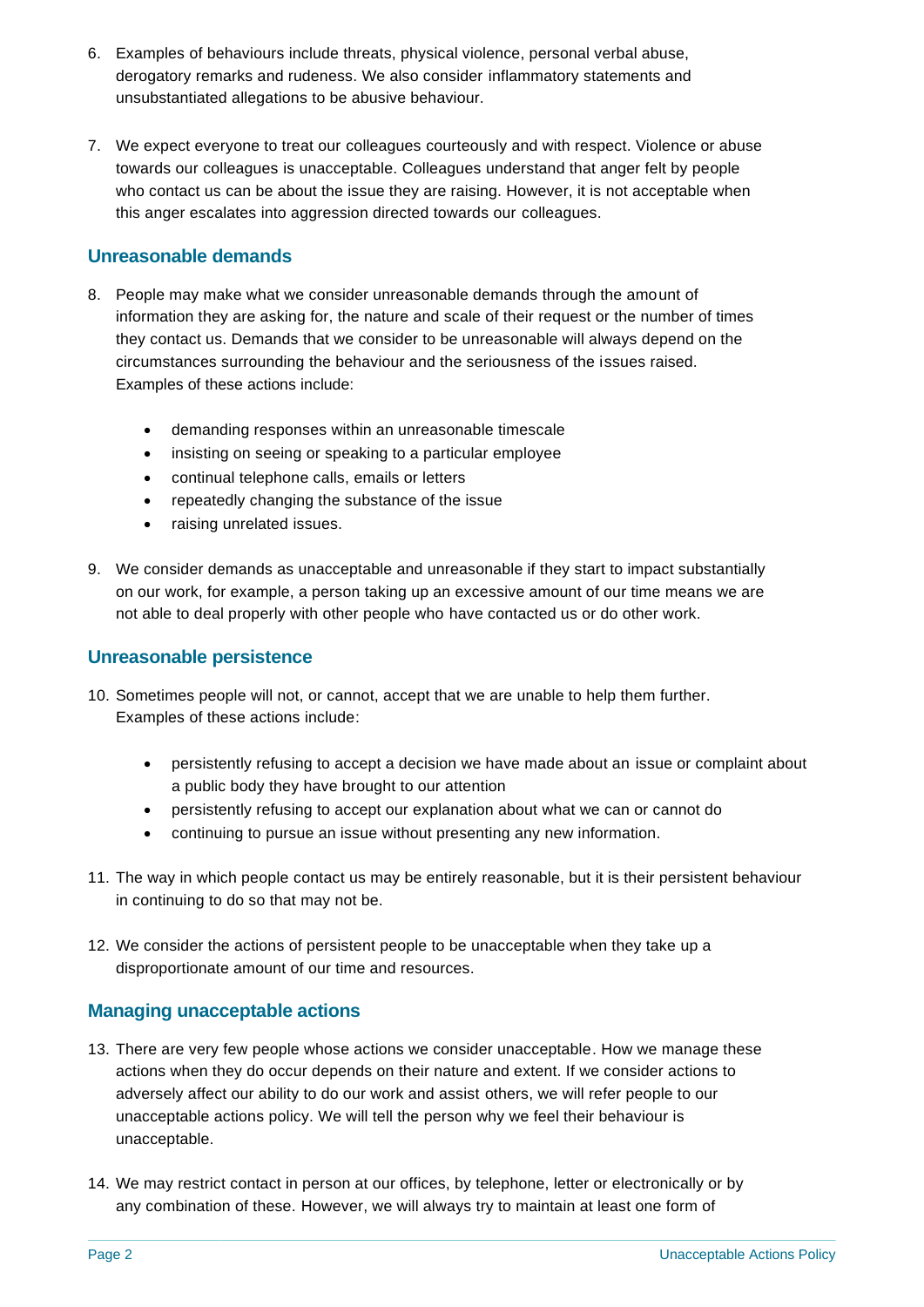contact. In extreme situations, we may restrict all contact however we will always let the person know why.

- 15. The threat or use of physical violence, verbal abuse or harassment towards our colleagues will result in us ending all direct contact with the person. We may report such incidents to the police if appropriate. This will always be the case if a person uses physical violence or threatens any of our colleagues. If a person uses offensive language, we will ask them to stop. There may be occasions where we require future contact to be through a third party.
- 16. Our colleagues will end telephone calls if they consider a caller is aggressive, abusive or offensive. The employee taking the call has the right to make this decision, advise the caller that the behaviour is unacceptable and end the call if the behaviour does not stop. Our colleagues will then inform their line manager immediately that they have taken this course of action, so we can decide what to do next.
- 17. If a person repeatedly telephones, visits our office, sends irrelevant documents or raises the same issues, we may decide to take one of the following actions:
	- Only take telephone calls from them at set times on set days or put an arrangement in place for only one employee to deal with calls or correspondence from them in the future.
	- Require them to make an appointment to see a named employee before visiting our office.
	- Require that they only write to us, not visit our offices or call us.
	- Return the documents to them or, in extreme cases, advise them that we will not consider/ destroy further irrelevant documents.
	- Take other action that we consider appropriate.
- 18. We will always tell them what action we are taking and why.
- 19. If the person continues to contact us on a wide range of issues, and we consider this action as excessive, we will:
	- tell them we will only consider a certain number of issues in a set period of time
	- ask them to limit or focus their requests accordingly.
- 20. We consider the actions of some people as unreasonably persistent if we have been through the process we have outlined in paragraphs 17 to 19 and the person continues to dispute our decision. In these cases, we will tell them that we will not accept any more telephone calls or meet with them and that the only way they will be able to contact us in the future is in writing. We will read and file their correspondence, and only acknowledge or respond to it if they provide significant new information about the issue or we are required to by law.

# **Deciding to restrict contact**

- 21. Colleagues who directly experience aggressive or abusive behaviour from a person who has contacted us have the authority to deal immediately with that behaviour in a manner they consider appropriate to the situation and in line with this policy.
- 22. With the exception of such immediate decisions taken at the time of an incident, the Chief Operating Officer carefully considers any decision to restrict contact with a person. Wherever possible, we give the person an opportunity to modify their behaviour or actions before we decide to take further action.